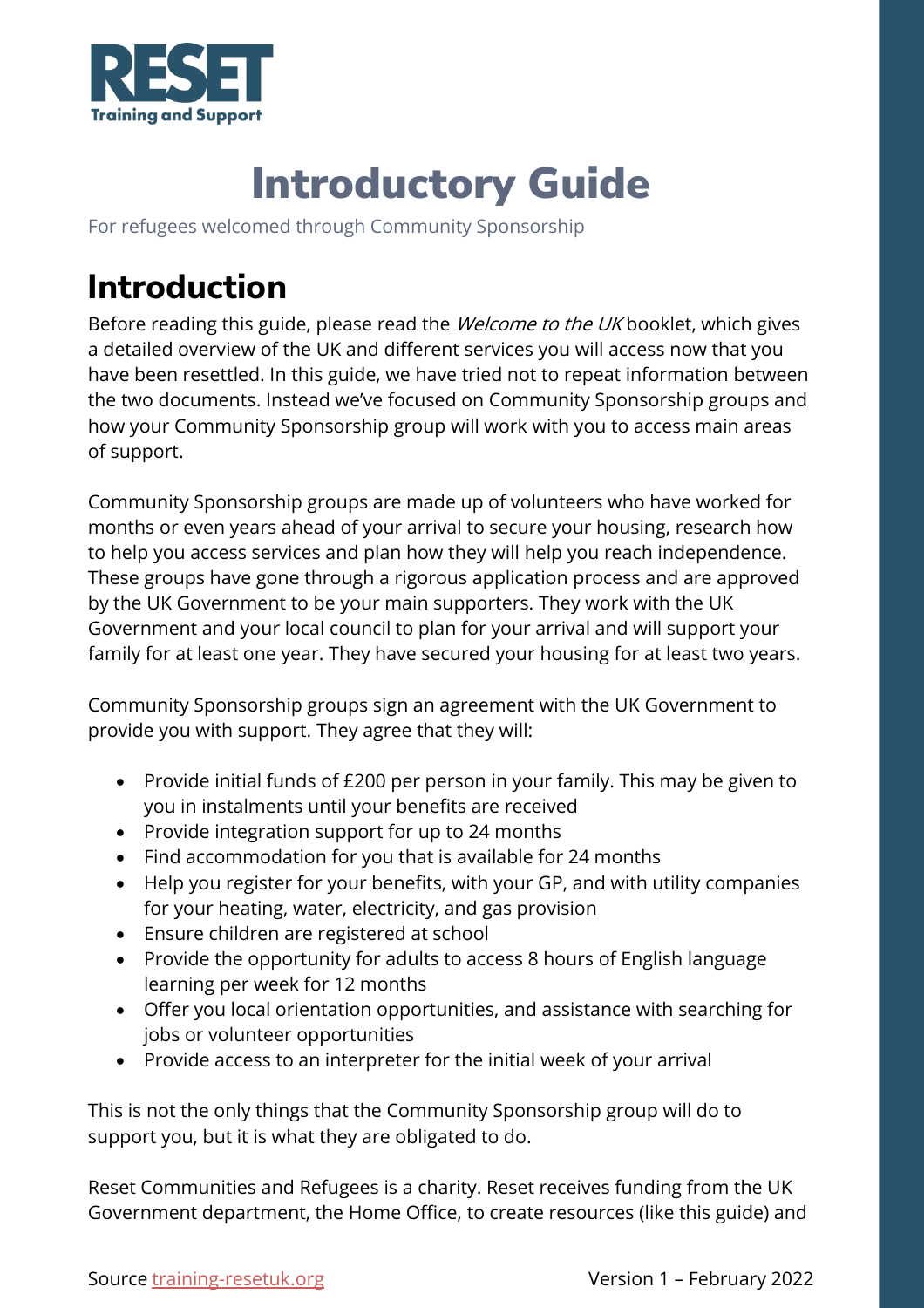

train Community Sponsorship groups about how to best support you and your family. Reset will also meet with you and your group separately a few times after your arrival to make sure you are settling in and let you ask questions about resettlement to someone outside your group. These meetings will be conducted with a professional interpreter over the internet or a phone call.

We welcome you to the UK, and as part of the growing number of people welcomed through Community Sponsorship. We wish you every success in your life here.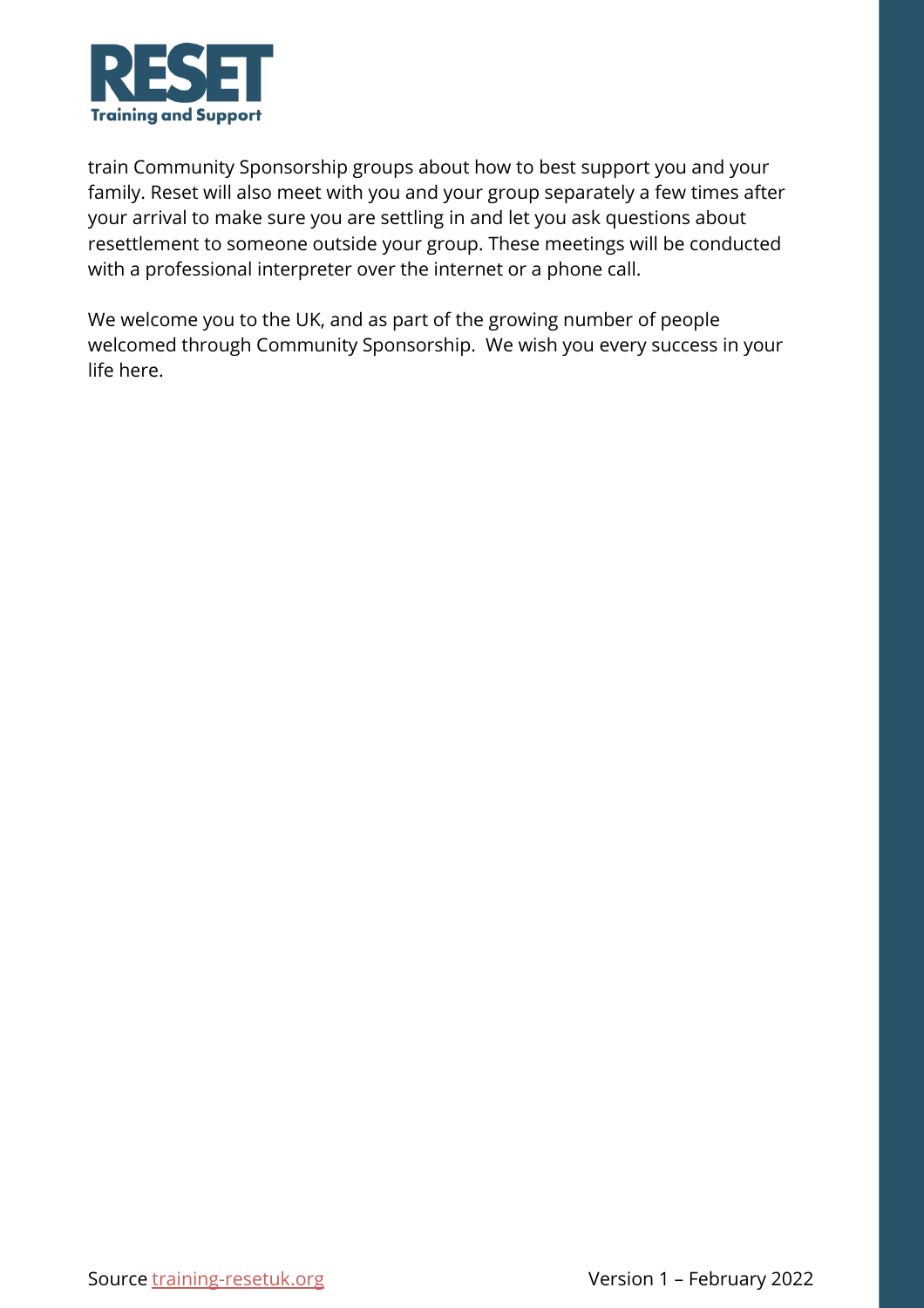

#### **Interpreters**

As part of their Community Sponsorship application, your group will have fundraised money, and part of this money may be used for interpreting costs. This may be to pay for in-person professional interpreters, telephone, or online interpreters. Interpreting services can be expensive, and so groups will only be able to book you an interpreter when really needed, due to limited funds.

Many groups are also able to use volunteer interpreters. Sometimes volunteer interpreters are actively part of the group or members of the local community who speak your language. Volunteer interpreters are not paid and may not have a professional interpreting background.

Many service providers can book interpreters for your appointments. For example, the GP surgery can access telephone interpreters, but you will need to tell them that you require an interpreter when booking an appointment. If you have a hospital appointment, then you must tell them in advance if you require an interpreter. Most hospitals can book in-person interpreters to join the appointment, but again, you will need to let them know in advance if you require an interpreter of a particular gender. And at the Jobcentre, the group may pay for an in-person interpreter to join you for the first few appointments, after which the Jobcentre will need to start booking an interpreter for your appointments. The Jobcentre will only book an interpreter if you or the group ask them to do this.

Interpreting is a paid-for service, and the relationship an interpreter will have with you is that of a professional one. If you do not feel comfortable with an interpreter, then you can let the group know. Depending on the situation, they can then look to access a different interpreter for you.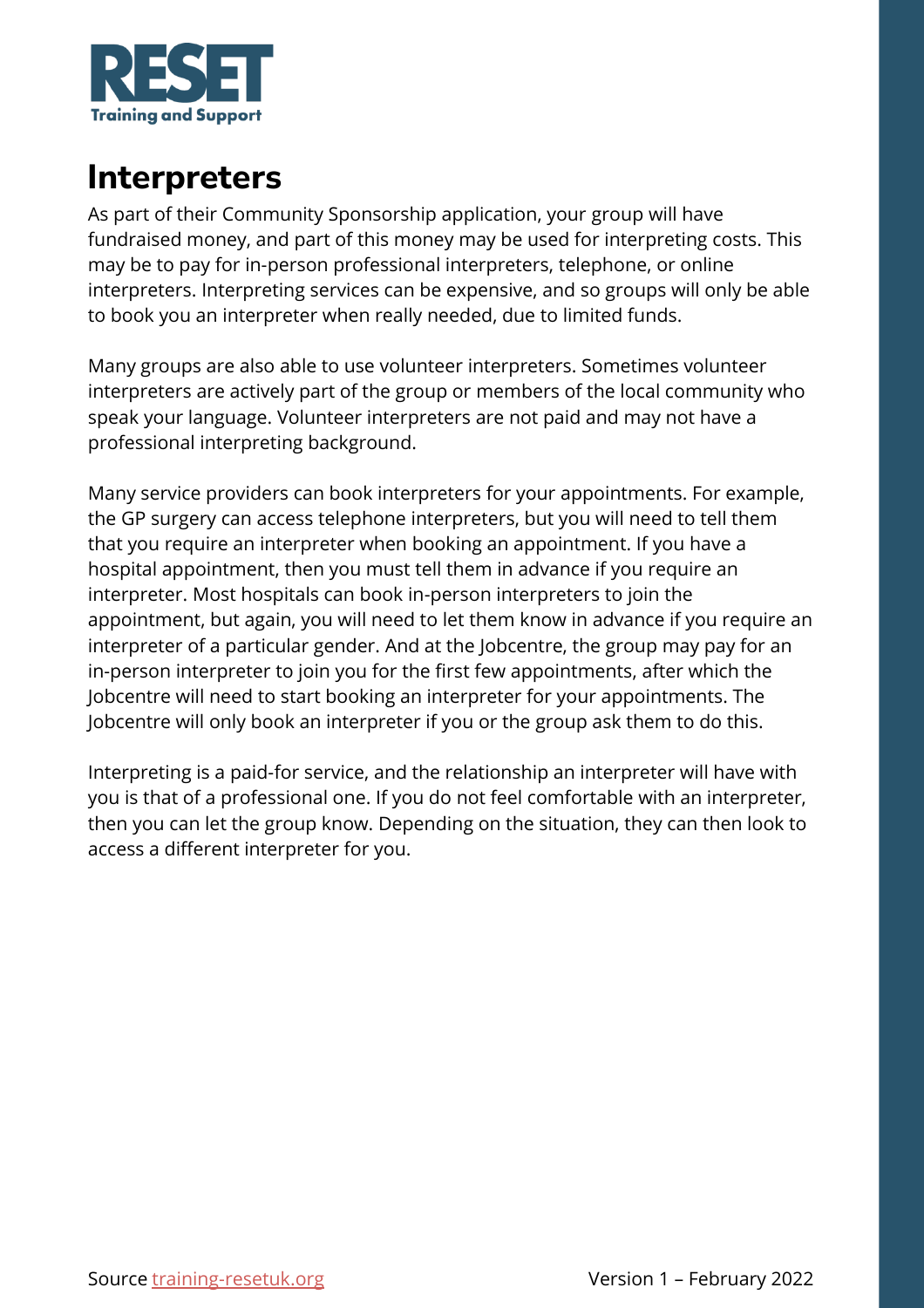

### **Education**

#### Children's Education

All children in the UK are required to attend school from the age of 5 (4 in Northern Ireland) to 16, and in England, all individuals aged 16-18 must either attend school or work with an education component. Most schools are mixed where boys and girls sit side by side in classes. School is free until the age of 18, however, some private schools charge tuition. Most schools are secular, but there are also free, religiously affiliated schools that children can attend.

Before your arrival, your group will have found at least one school in your area that has space for your children. This may not be the closest school to your home, as schools have limited spaces available in each year group. The group members will alert the school prior to your arrival so that they can plan to give your children the extra help they need to catch up to their classmates.

In the UK, parents are expected to be involved in their child's education and even young children may be assigned homework assignments. Someone in your group will help you communicate with the school initially, so you know what is expected of you as a parent.

#### Adults' Education

As an adult accessing welfare benefits you and the other adults in your family will be required to attend eight hours of English languages classes, also referred to as ESOL, each week until you are ready to look for work. Your group will arrange these classes for you, and they may come from different teaching sources. For example, one day you may attend classes at a local college and another day you may have private lessons at home. Your teachers will assess your language skills. If you need help with literacy skills, your group will help connect you with the resources you need.

Learning languages, especially as an adult, can be very difficult. Take your time and don't be discouraged if you don't progress as quickly as you'd like!

If you have academic or professional qualifications from your own country, work with your group to find out if they are transferable to the UK. Unfortunately, for some professions only qualifications received in the UK are accepted. Many refugees have been able to requalify in their professions after some time in the UK, so ask your group for help if this is something you would like to pursue.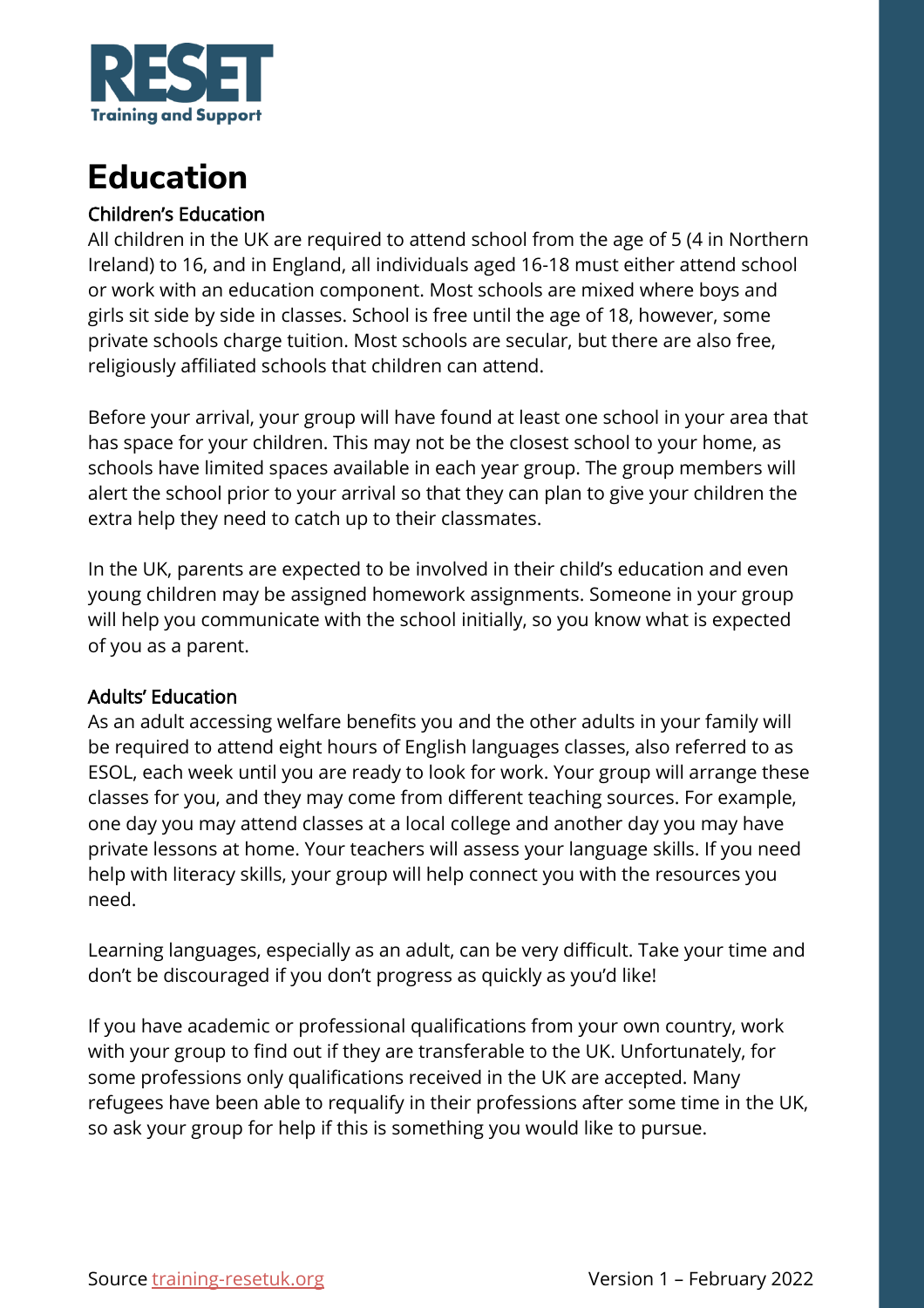

#### **Healthcare**

In the Welcome to the UK booklet, you'll find information about the National Health Service (NHS) in England, Wales and Scotland, or Health and Social Care (HSC) in Northern Ireland and which services you can access for free. Your Community Sponsorship group will already know where and how to register you and your family members with a local doctor, called a GP, and will facilitate this process for you. One or two members of the group have also received information about your family members' medical conditions in your Migrant Health Assessment, carried out by IOM prior to coming to the UK. They will not share this information with anyone other than the doctor you are registered with. You will have been given this information prior to your departure to hand to the GP when you meet them.

If you have a non-urgent medical issue, you can ask your group to help you make an appointment with your GP who will prescribe medicine or refer you to specialist services if needed. Since the pandemic began, some GPs prefer patients to do their initial consultation online or on the phone instead of in person. Many newcomers are surprised by how long it can take to receive medical help for a non-urgent condition. Be assured that all British people accessing healthcare in the UK also face the same wait times.

As you will be a new patient arriving to the UK, you may find that you receive invitations to regular check-ups. For example, women are invited for cervical screening every three years between the ages of 25-49. Do speak to your group or GP if you have any questions relating to these appointments.

For emergency medical help, you should call 999 and for medical issues that cannot wait for a GP appointment but are not an emergency, you can call 111 and they will help get you the help you need. For smaller issues, such as a cold, you can ask your local pharmacy for help, but they are unlikely to give you antibiotics for a common cold.

As mentioned in the Interpreters section of this guide, medical services in the UK, except for pharmacies and dentists, are required to provide you with an interpreter. However, this is likely to be over the phone. They may not be able to provide an interpreter when making appointments, so until you are comfortable doing this yourself, members of your group can help you.

Dental care is subsidised but not free in the UK. Your group will help you and your family register with a dentist and will speak with you about how this will be paid for. There are long waiting lists for dentists in the UK at present.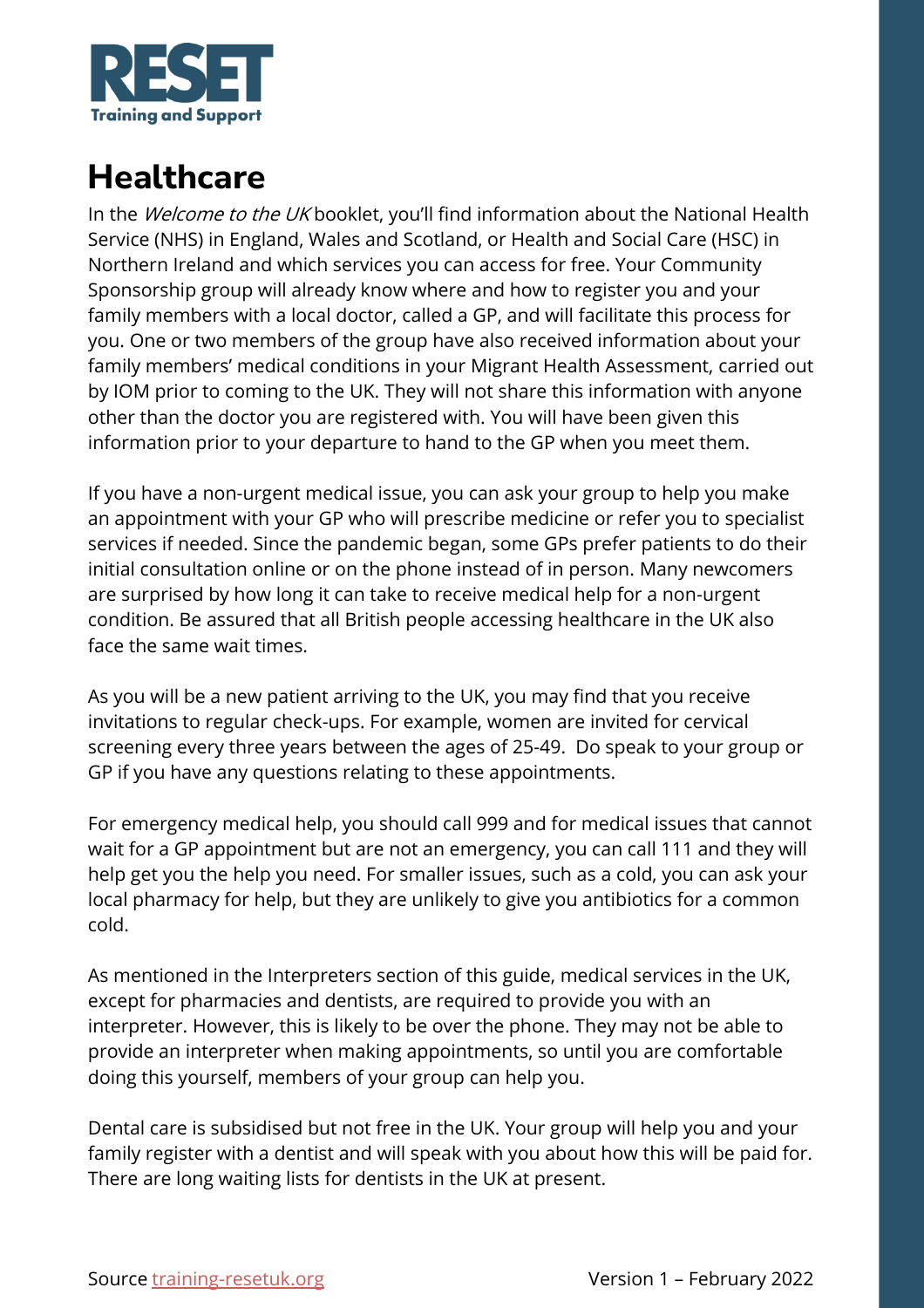

#### **Housing**

As part of the Community Sponsorship programme, your group has secured a house or flat for your family for the next 24 months. This means that you do not have to move, unless you want to, for at least two years.

Housing in the UK can be very expensive, so most groups struggle to find affordable properties for the families they support – this may be the case for your group as well. If you are not satisfied with the property, you can raise your concerns with the group or your landlord, and they will do their best to make changes within reason. It can be helpful to note that the local council has approved your property to ensure it is in good condition and appropriate for your family. If you wish to move, the group is not obligated to help you find other accommodation.

Although you were not involved in finding it, the property where you are staying is your family's home, and you are responsible for upholding the conditions of your lease including paying rent and abiding by the landlord's rules, such as not smoking in the property. This also means that you can make yourself at home. You and your family will add personal touches and make your own rules (e.g., shoes off). The group will help you speak with your landlord through an interpreter regarding repairs or questions until you are comfortable doing this by yourself.

Until you get a job, you will pay rent using money you receive from the UK Government alongside your benefits payment that is specifically designated for housing payments. The amount of money you receive for rent from the government may not fully cover the cost of rent, in which case the group may pay the difference with the money they have fundraised for 24 months, which we call a housing top up.

As part of their support, the group will:

- Provide basic furnishings for the home
- Explain your tenancy agreement in your native language
- Teach you how to search for housing beyond 24 months
- Help you communicate issues with your landlord
- Help you build skills to look for accommodation after 24 months

The group will not/is not obligated to:

- Pay your utility bills, including internet
- Help you find another property to move into if you are not satisfied
- Come to your home unannounced if they do, you have the right to tell them not to do this.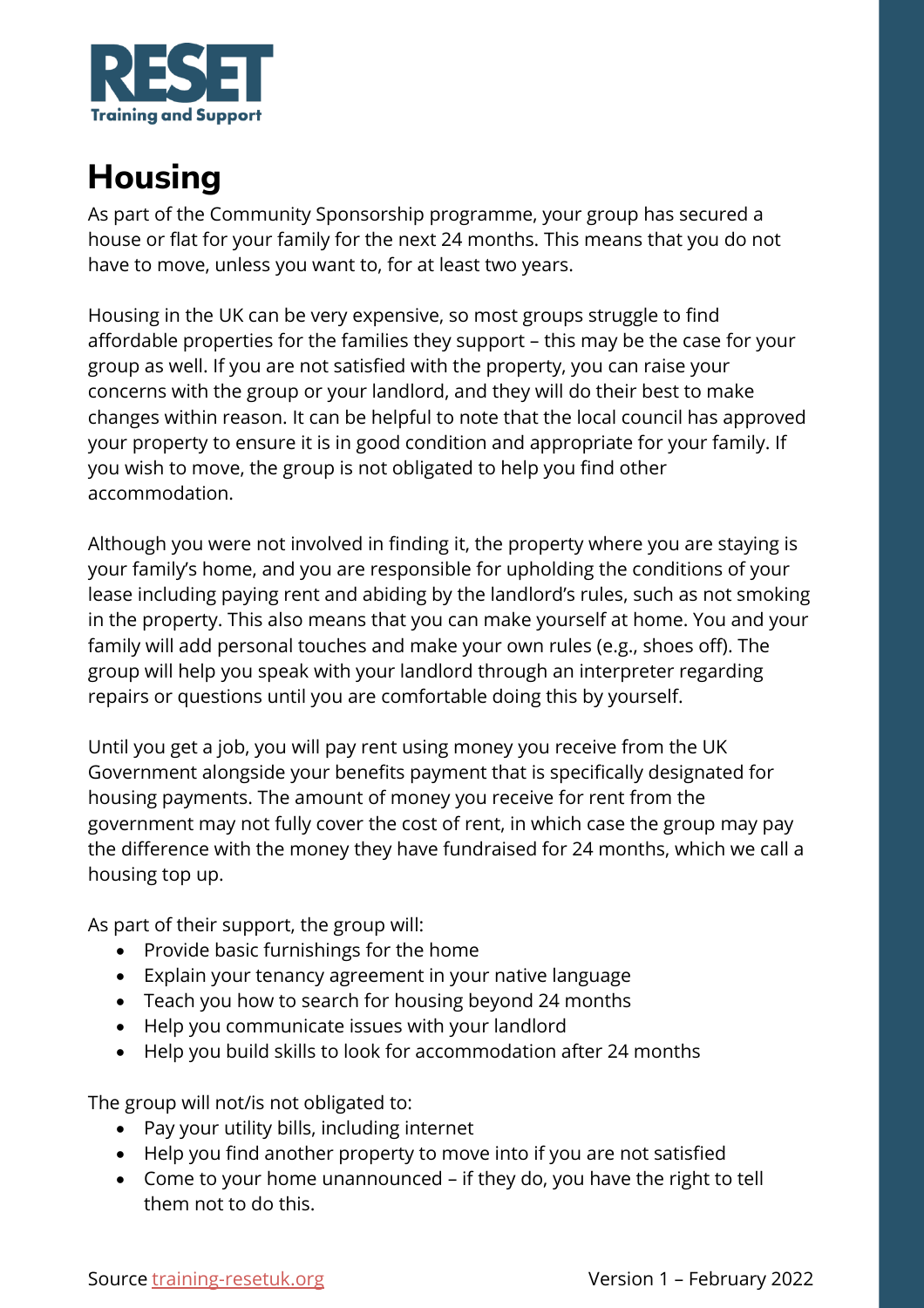

# **Legal Status**

When you arrive in the UK as a resettled refugee, you and each of your family members are given indefinite leave to remain (ILtR). This means that you are legally allowed to stay, work and claim benefits in the UK. You can stay in the UK as long as you and your family choose to – however if you leave the UK for extended periods of time, you may lose your right to stay in the UK. Five years after your arrival in the UK, you and your family can apply to become UK citizens and receive UK passports.

As proof of your legal status, you and each of your family members will be issued a Biometric Residency Permit (BRP). This is a card which can be used as proof of identity, and to confirm your right to study in the UK and the right to access any public services or benefits you're entitled to. However, it is not sufficient documentation for travel abroad. Someone in your Community Sponsorship group will receive these cards soon after your arrival and give them to your family members immediately. If you lose your BRP card, or your details change, you must inform the Home Office.

If you and your partner have children born in the UK, they will have the same legal status as you. Once they are born, you must register their birth with your local council and then inform the Home Office. Your Community Sponsorship group will help you with the process.

If you have questions about family reunion or bringing family members from abroad to live with you in the UK, please be aware that this is extremely difficult with current immigration rules. The group cannot decide or influence who is resettled to the UK – this is only decided by the UK government. The group is also unable to give you immigration or legal advice, but they can connect you with professional advisors, however, they are not obligated to pay for these services.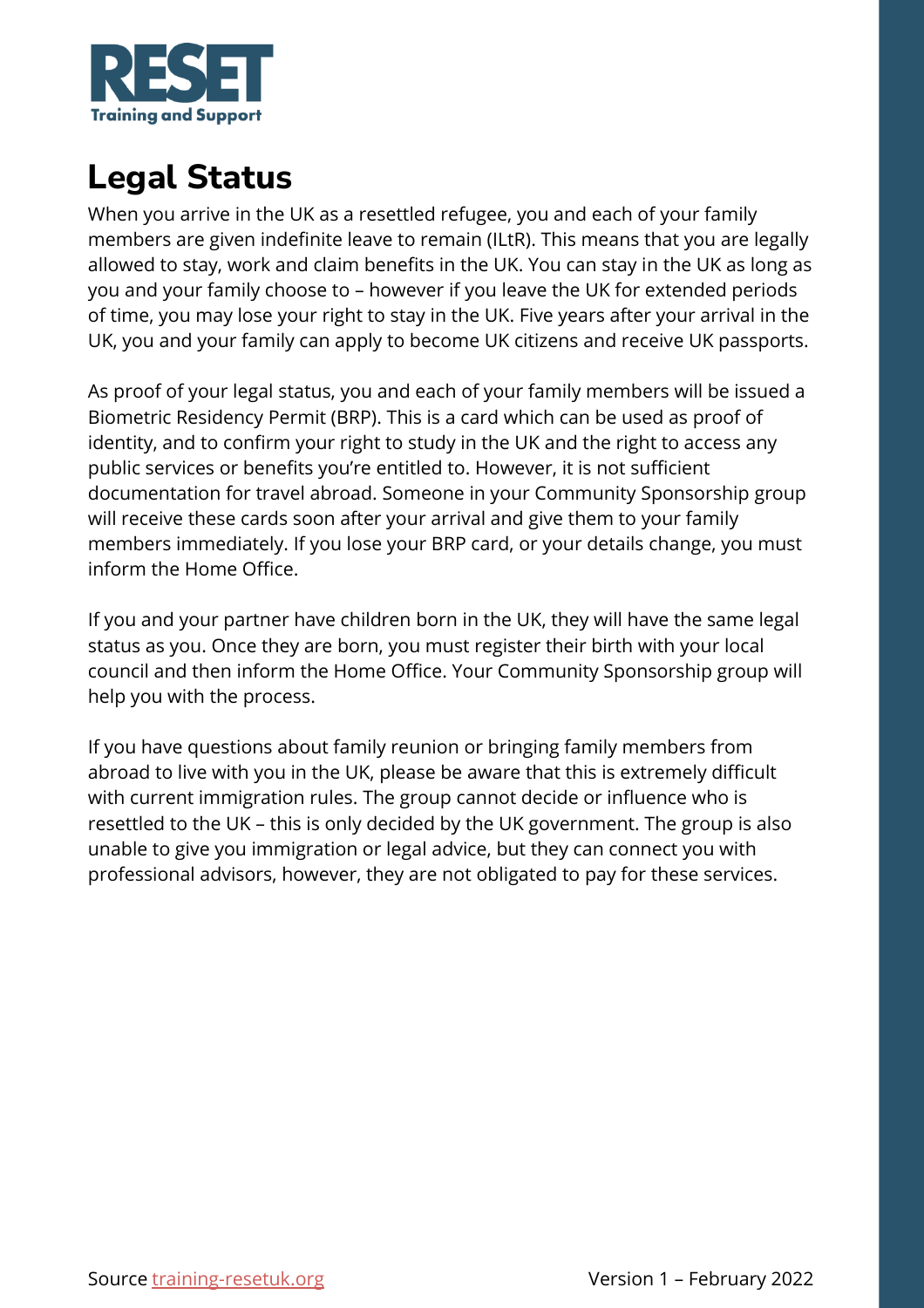

#### **Benefits**

When you first arrive in the UK you will need to make an application to receive welfare benefits from the UK government; the Community Sponsorship group will help you do this and make an appointment for your family with your Jobcentre. The first benefit payment usually arrives within six weeks of making the application, but it at times takes longer than this.

Most people in the UK get most of their benefits from Universal Credit – it is one, monthly payment that covers the cost of rent, living and allowance for children (if you have them), but depending on circumstances you may be eligible for other benefits – you can ask at the Jobcentre about that.

The Jobcentre will ask you to fulfil certain criteria to continue getting benefits if you are of working age. This is called your claimant commitment. Initially it may be learning English, but with time you will be asked to look for voluntary and paid work. Your benefits may be stopped if you do not fulfil those conditions or miss appointments with the Jobcentre without a good reason.

The amount you receive from benefits will depend on your personal circumstances, so the amounts differ from one family to another. You are not treated any differently because you are refugees – British families have access to exactly the same benefits as your family. Your group cannot influence how much you receive in benefits as this is determined by the government. Budgeting on benefits can be difficult, and many families are surprised by the very limited amount of money they receive from Universal Credit. Your group can help you with budgeting and advise you on how to make sensible financial choices.

When you start working you will have to tell the Jobcentre immediately and your benefits will be slowly reduced for each additional pound you earn. You can, however, earn a certain amount of money through paid work without it affecting your benefits. For information on this, you can speak to the group or the Jobcentre.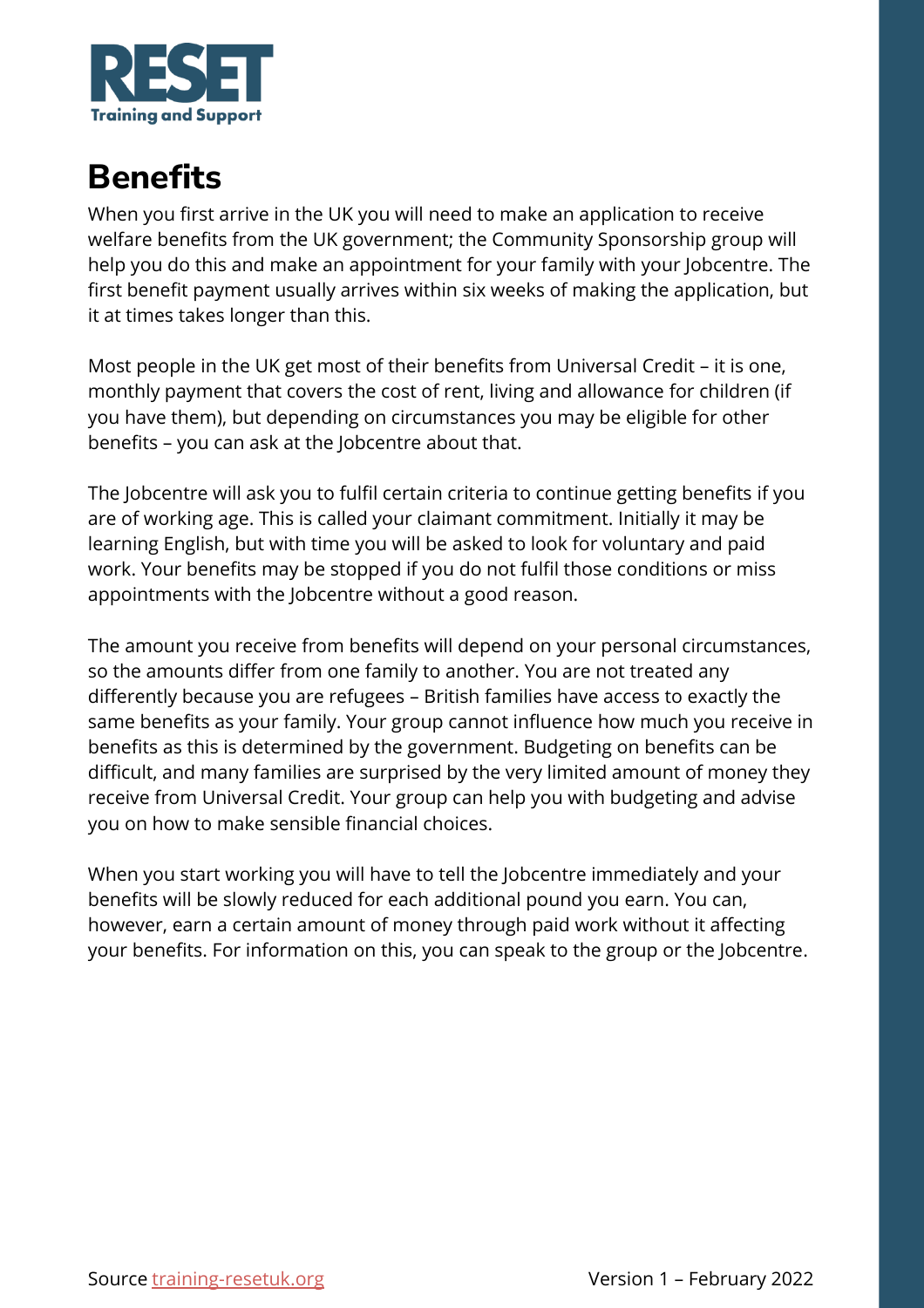

### **Employment**

You have the right to work in the UK from the first day you arrive and have your BRP, however, you will not be provided with work automatically. Nearly all jobs in the UK will require you to speak English, so many newcomers choose to focus on improving their language skills through English classes and volunteer work before looking for paid work so they can find higher paid jobs.

Certain jobs will require you to have a qualification or certificate which you will need to pass in the UK. Many qualifications are not transferable from one country to the next. If you have a particular profession which you would like to continue to pursue, then make sure you ask your group to identify what you will need.

The process of getting a job in the UK may be different to what you are used to. It is standard for an employer to ask for a CV and sometimes also for a cover letter or an application form. The most suitable candidates are then invited for a job interview where they are asked to talk about themselves and why they are suitable for that particular role. Your group can help you learn more about the process or point you to local organisations that can.

Remember that when you start to work you will have to let the Jobcentre know. You will earn more money in full time employment than relying on Universal Credit, but you are encouraged to focus on learning English at first to have better employment prospects in the future.